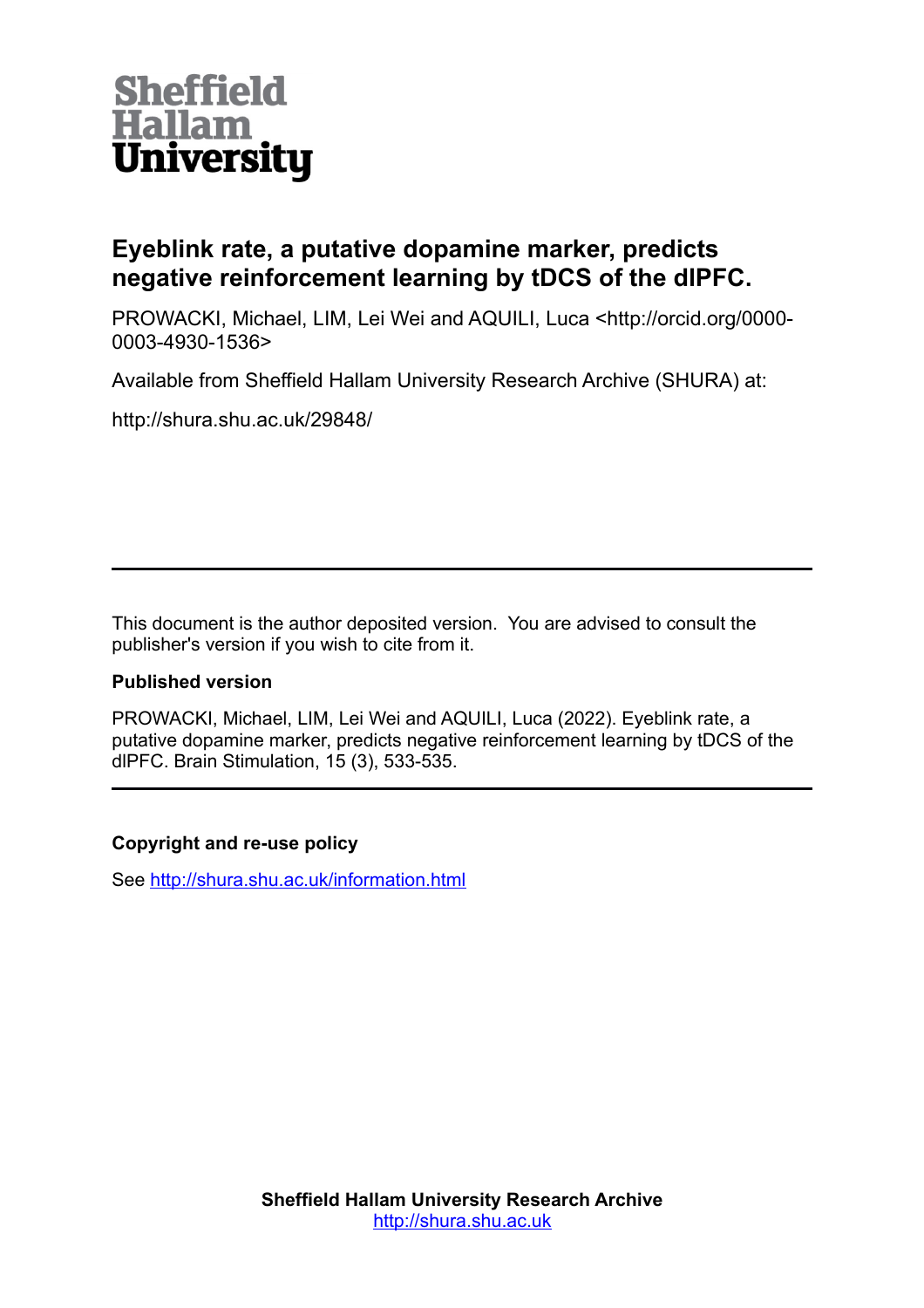#### [Brain Stimulation 15 \(2022\) 533](https://doi.org/10.1016/j.brs.2022.02.009)-[535](https://doi.org/10.1016/j.brs.2022.02.009)



Contents lists available at ScienceDirect

Brain Stimulation

journal homepage: <http://www.journals.elsevier.com/brain-stimulation>

## Eyeblink rate, a putative dopamine marker, predicts negative reinforcement learning by tDCS of the dlPFC



靈

**BRAIN** 

Keywords: Transcranial direct current stimulation tDCS Dopamine Eyeblink Probabilistic learning Extraversion Impulsivity

Studies have shown that anodal transcranial direct current stimulation (tDCS) applied to the dorsolateral prefrontal cortex (dlPFC) increases extracellular dopamine (DA) levels in the striatum [\[1\]](#page-3-0). Furthermore, pharmacological and genetic investigations indicate that different DA levels interact with tDCS of the dlPFC to modulate performance in reinforcement learning (RL) tasks  $[2-4]$  $[2-4]$  $[2-4]$  $[2-4]$  $[2-4]$ . The results of these studies suggest an inverted U-shaped relationship between DA concentration and cognitive performance [\[5](#page-3-2)].

To determine differences between positive and negative RL, Frank and colleagues developed a probabilistic selection task (PST). They investigated a sample of Parkinson's disease (PD) patients on and off DA medication. They found those on DA medication displayed impairments in the negative reinforcement trials, whereas those off medication performed poorly in the positive reinforcement trials [[6\]](#page-3-3). These data support the theory of DA reward prediction error, whereby the DA medication prevents DA dips that are necessary to learn from worse than expected outcomes (i.e., negative prediction error), whereas those without DA medication do not have sufficient DA available to produce bursts of DA signalling when an outcome is better than expected (i.e., positive prediction error) [\[7\]](#page-3-4).

To further test the relationship among DA availability, tDCS, and RL, we utilized putative physiological and psychological markers of DA availability (namely eyeblink rate (EBR) [[8](#page-3-5)], extraversion [\[9\]](#page-3-6), and impulsivity [[10\]](#page-3-7)) to predict the effects of anodal tDCS of the dlPFC in the PST. In agreement with Frank's findings, we hypothesized that anodal tDCS would be detrimental to those with high DA (as characterized by our physiological/psychological measure-ments) during the negative reinforcement trials [\(Fig. 1A](#page-2-0)).

The present study was a double-blind, crossover, shamcontrolled randomized trial with counterbalancing of conditions (registered at [ClinicalTrials.gov](http://ClinicalTrials.gov); identifier: NCT04798105). Thirtythree healthy participants from the university community took part in this study. Anodal tDCS (1.5 mA for 20 minutes) and Sham tDCS (1.5 mA faded in for 30 seconds, then off) of the dlPFC was

applied over two experimental sessions. The anode was positioned over the left dlPFC centered on F3 in the 10-20 electroencephalography (EEG) system and the cathode was positioned on the contralateral supraorbital ridge (Fp2). We used the PST to measure positive and negative RL. The PST was administered four times, before and after each of the sham and anodal tDCS. Measures of interest included accuracy and reaction times (RT) in the positive reinforcement 'approach' trials and the negative reinforcement 'avoidance' trials. The positive reinforcement trials of the PST measure the ability to select the stimulus that has the highest probability of reinforcement (out of six stimuli), whereas the negative reinforcement trials measure the ability to avoid the least reinforced stimulus (see [Fig. 1B](#page-2-0) for more details). Eyeblink rate, as a putative marker of DA concentration, was measured in participants over a 5-min period during the two experimental sessions. The impulsivity and extraversion questionnaires were administered as psychological proxies for DA. The median split for these putative DA markers (low and high) was established, which were then entered in a series of 2\*(2\*2) factorial mixed design ANOVAs (see Supplementary Materials  $1.1-1.8$ ).

We report here the most salient findings. The full results of this study are available in the supplementary files (see Supplementary Materials 1.9). There was a significant Eyeblink\*tDCS\*Time interaction for the avoidance trials  $[F(1, 31) = 7.44, p = .010, \eta^2 p = .194]$ . This interaction could be broken down by splitting tDCS\*Time into low and high EBR. There was no significant interaction effect in the low EBR group [\(Fig. 1C](#page-2-0)), whereas a significant effect was observed in the high EBR group  $[F(1, 15) = 4.87, p = .043, \eta^2 p = .245]$ . These results were further examined with two planned comparisons. Although there was no difference in the accuracy between preanodal tDCS versus post-anodal tDCS, the accuracy scores were significantly lower for anodal tDCS compared with sham tDCS  $(p = .038, d = 0.57)$  [\(Fig. 1](#page-2-0)D). A similar pattern of results was seen for RT, although none of the planned comparisons were significant. There was no significant three-way interaction in the approach trials.

There was a significant Impulsivity\*tDCS\*Time interaction in the avoidance trials  $[F(1, 31) = 5.44, p = .026, \eta^2 p = .149]$ , although follow up showed no significant two-way interactions (tDCS\*Time) in the low and high impulsivity groups. Extraversion did not significantly determine the tDCS\*Time interaction for either avoidance or approach trials.

Overall, we found that neither the psychological trait of impulsivity nor extraversion could act as useful putative DA markers predictive of the tDCS effects on RL. However, low and high EBR participants responded differently to tDCS stimulation during avoidance trials, but not during approach trials. Specifically, there

```
https://doi.org/10.1016/j.brs.2022.02.009
```
1935-861X/© 2022 The Authors. Published by Elsevier Inc. This is an open access article under the CC BY-NC-ND license ([http://creativecommons.org/licenses/by-nc-nd/4.0/\)](http://creativecommons.org/licenses/by-nc-nd/4.0/).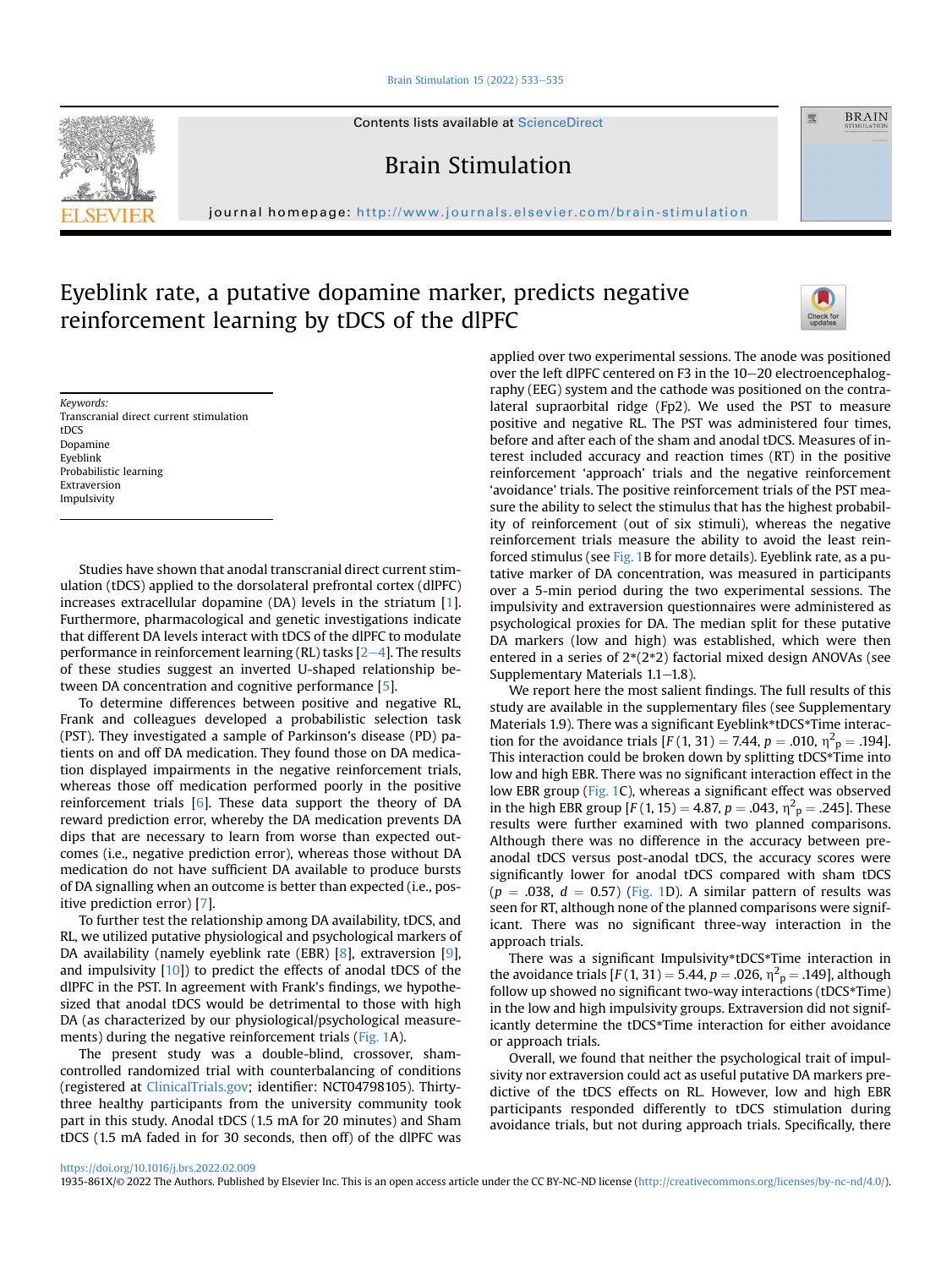<span id="page-2-0"></span>

Fig. 1. A. Hypothetical model based on the theory of DA reward prediction error and the findings of Frank et al. on PD patients who completed the PST on and off DA medication [\[6\]](#page-3-3). Based on the above, we predicted the effects of tDCS on PST performance based on low, medium, and high EBR. The black, red, and green lines represent putative DA firing for the three EBR groups depending on whether approach trials (i.e., positive RL: top row) or avoidance trials (i.e., negative RL: bottom row) were presented. During sham tDCS and when a correct response was made in the approach trials, there would be a positive prediction error, which would be greatest in the high EBR participants. During anodal tDCS of the dlPFC, this signal would be amplified across all the three groups. Therefore, the low EBR group would be predicted to benefit from anodal tDCS given its presumed lower baseline DA, and hence, performance in the approach trials would be comparable to the medium and high EBR groups. During sham tDCS and when an incorrect response was made in the avoidance trials, there would be a negative prediction error, which would be greatest in the low EBR group. During anodal tDCS, DA activity would become less inhibitory across all three groups. Therefore, the high EBR group would be negatively affected by anodal tDCS, as DA activity may be too high to produce a negative prediction error required for learning. B. Representation of the PST paradigm. Participants are required to select between pairs of visual stimuli (Japanese characters which have been mirrored, flipped, and rotated) which are associated with different probabilities of reinforcement. During training, only three different pairs of stimuli are presented. In AB, A has an 80% chance of being reinforced (correct feedback), whereas B has only a 20% chance; for CD, C has a 70% and D has a 30% chance; and for EF, E has a 60% and F has a 40% chance. During testing, all other stimuli combinations are presented. Of particular interest are accuracy rates and RT during the approach trials, where the most positively reinforced stimulus A is paired in AC, AD, AE, and AF trials. Similarly, of interest in the avoidance trials is the least positive reinforced stimulus B paired in BC, BD, BE, and BF trials. C. Three-way significant interaction effects (Time\*tDCS\*EBR) were broken down into two-way factorial ANOVAs split by low and high EBR. There was a non-significant interaction between Time\*tDCS for avoidance trials in the low EBR group (accuracy). D. There was a significant interaction between time\*tDCS for the avoidance trials in the high EBR group. This was further investigated by planned comparisons. Accuracy rates were significantly lower during anodal tDCS compared to sham tDCS. Error bars as SEM. \* represents p < .05. (For interpretation of the references to colour in this figure legend, the reader is referred to the Web version of this article.)

was an impairment in their performance (i.e., lower accuracy for avoidance trials) following anodal tDCS of the dlPFC compared with sham tDCS. These findings parallel those reported by Frank's group on PD patients on and off DA medication [[6](#page-3-3)]. That is, the higher putative DA of the high EBR group in combination with anodal tDCS of the dlPFC, which has been shown to increase DA release in the striatum [[1](#page-3-0)], may have blocked DA neurons' ability to produce an inhibitory signal required for learning about stimuli that are poor predictors of reinforcement. This interpretation of the data is based on the theory of DA reward prediction error [\[7\]](#page-3-4), although the obvious caveat is that we did not measure DA neuron firing or DA concentrations.

Eyeblink rate has been shown to be associated with striatal DA activity, and importantly, it has been reported to be a useful predictor of reward-driven behaviour, cognitive flexibility, inhibitory control, and working memory involving DA function [\[8](#page-3-5)]. Although EBR is a non-distinctive method of measuring DA, it has the advantages of being non-invasive and easy to quantify compared to neuroimaging (e.g., PET) and genetic approaches (e.g., DA gene

polymorphisms). As the effects of tDCS on cognitive function are highly variable due to methodological and biological heterogeneity, EBR may act as a useful marker to help identify who will benefit from tDCS in the context of tasks and processes that depend on DA activity. For example, based on the results of our study, we may predict that cathodal (inhibitory) tDCS applied to those with low EBR may impair approach behaviour, as a burst of DA signal is required for learning. This would allow for designing tDCS studies that are better tailored to individual characteristics to achieve more homogenous outcomes.

#### Author contributions

LA designed the study. MP performed the research. LA and MP analysed the data. MP, LWL, and LA wrote the manuscript.

#### Declaration of competing interest

None.